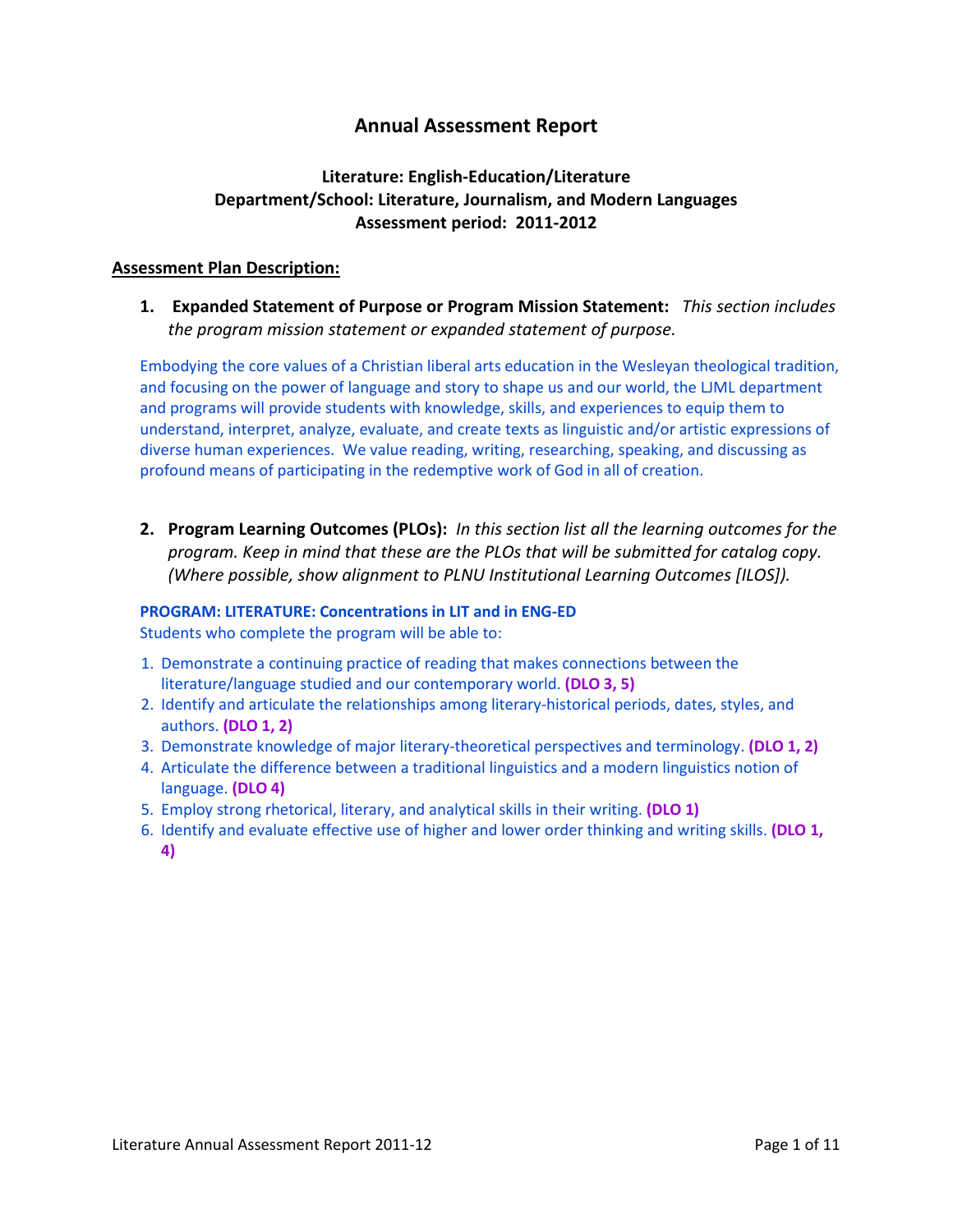## *ILO—DLO—PLO Lit Alignment of Student Learning Outcomes* (Also located in the **STUDENT LEARNING OUTCOMES** portion of our Assessment Wheel.)

#### **Institutional Learning Outcomes (ILOs)**

**Learning: Informed by our faith in Christ**

Members of the PLNU community will:

- 1a display openness to and mastery of foundational knowledge & perspectives
- 1b think critically, analytically, and creatively
- 1c communicate effectively

**Growing: In a Christ-Centered Faith Community**

Members of the PLNU community will:

- 2a demonstrate God-inspired development and understanding of self and others
- 2b live gracefully within complex professional, environmental and social contexts

**Serving: In a Context of Christian Faith**

Members of the PLNU community will:

- 3a engage in actions that reflect Christian discipleship in a context of communal service and collective responsibility
- 3b serve both locally and globally in a vocational and social setting

#### **LJML Department Learning Outcomes (DLOs)**

Students coming through the Department of Literature, Journalism, and Modern Languages will

- 1. Demonstrate the skills necessary for effective research, writing, and oral communication in various genres and media. **(ILO 1abc)**
- 2. Display interpretive, analytical and critical skills developed through the close study and analysis of texts. **(ILO 1abc)**
- 3. Demonstrate knowledge of diverse cultures and literary texts. **(ILO 1abc, ILO 2ab)**
- 4. Demonstrate knowledge of the nature, structure, and history of language. **(ILO 1abc, ILO 2ab)**
- 5. Develop redemptive social and spiritual engagement through studies of language, text, cultures, and media. **(ILO 2ab, ILO 3ab)**

#### **Program Learning Outcomes (PLOs) for LIT-LIT & LIT-EE**

Students who, more specifically, complete the Program in Literature will be able to

- 1. Demonstrate a continuing practice of reading that makes connections between the literature/language studied and our contemporary world. **(DLO 3, 5)**
- 2. Identify and articulate the relationships among literary-historical periods, dates, styles, and authors. **(DLO 1, 2)**
- 3. Demonstrate knowledge of major literary-theoretical perspectives and terminology. **(DLO 1, 2)**
- 4. Articulate the difference between a traditional linguistics and a modern linguistics notion of language. **(DLO 4)**
- 5. Employ strong rhetorical, literary, and analytical skills in their writing. **(DLO 1)**
- 6. Identify and evaluate effective use of higher and lower order thinking and writing skills. **(DLO 1, 4)**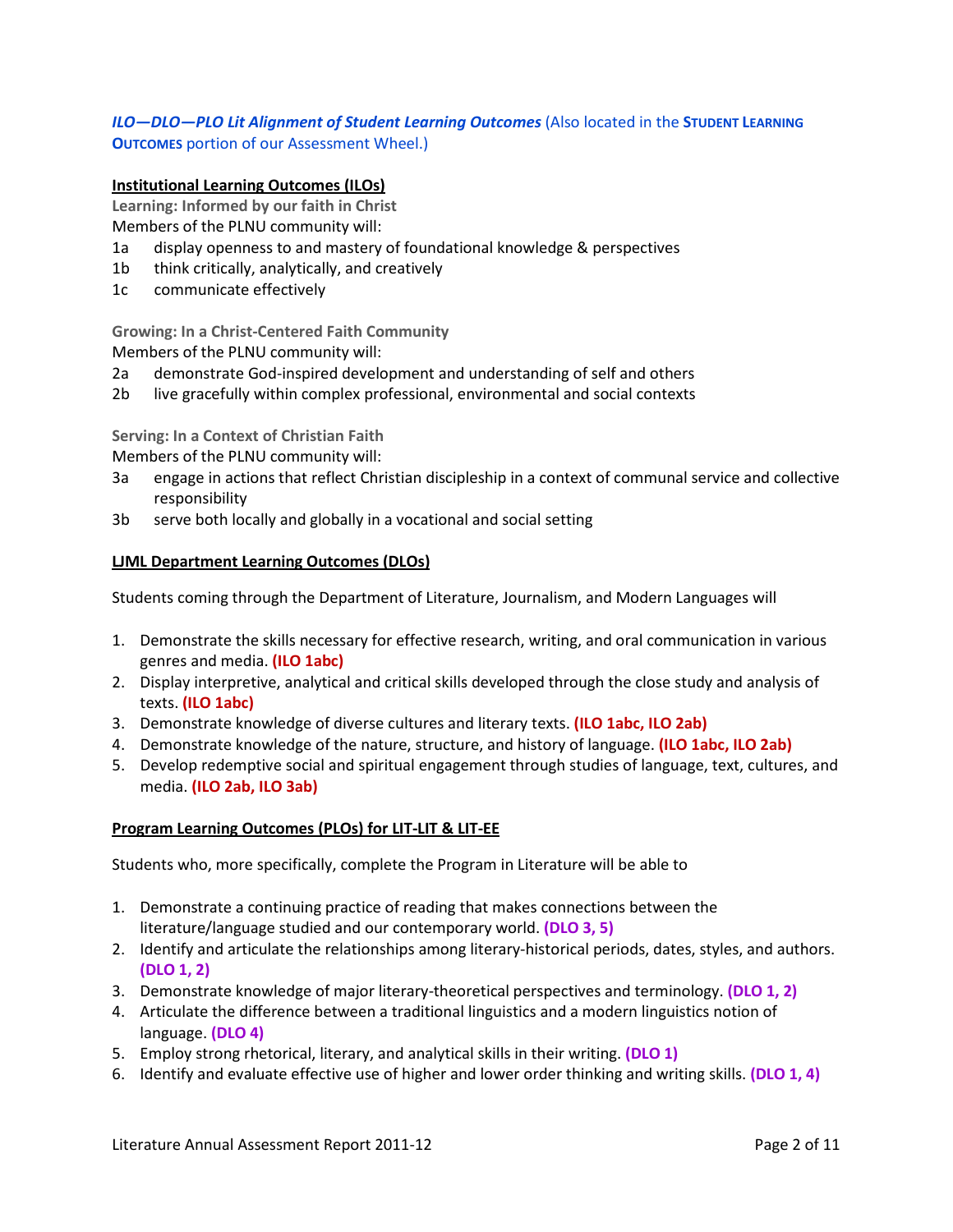**3. Curriculum Map:** *This section identifies where the learning outcomes align with the curriculum (where students encounter opportunities in the curriculum to gain knowledge and skills pertinent to the designated outcomes, I= Introduce, D=Developed, M=Mastered).*

Please see the *Differentiated Curriculum Map* for the Literature Program in the **CURRICULUM MAPS** portion of our Assessment Wheel.

**4. Multi-Year Assessment Plan:** *This section identifies the learning outcomes and the years in which they will be assessed. Please attach appropriate documents(s). If you have not yet created this Multi-Year Assessment Plan, please let the Office of Institutional Effectiveness know – we can schedule a session for you at the beginning of the Fall, 2011 semester. This is not a long process and will be completed very quickly*.

We are in Year One of our three-year assessment cycle. During Year One we assessed **PLOs 2, 3, 5**.

- 2. Identify and articulate the relationships among literary-historical periods, dates, styles, and authors.
- 3. Demonstrate knowledge of major literary-theoretical perspectives and terminology.
- 5. Employ strong rhetorical, literary, and analytical skills in their writing.

Please see the *Multi-Year Assessment Plan* for the Literature Program in the **ASSESSMENT PLAN** portion of our Assessment Wheel.

**Assessment Activities:** *This section will be completed annually for each PLO measured during this Academic Year (as described in your Multi-Year Assessment Plan).* 

**5. Methods of Assessment and Criteria for Success:** *This section describes how student learning was assessed for each PLO during this Academic Year (AY) according to your Multi-Year Assessment Plan***.**

*How do you know students are learning and to what degree you have been successful? What measures were used, direct and/or indirect? Also attach copies of any rubrics that were used.*

*When was the assessment conducted and by whom?*

*What were the criteria for success, the performance targets selected for each learning outcome assessed this Academic Year?*

We assessed these three PLOs in two courses LIT 250: *Introduction to the Study of Literature* and LIT 495: *Literary Theory and Scholarship*. LIT 250 is the introductory course to the Literature Major in both concentrations (Literature—LIT, English Education—EE). LIT 495 is the capstone course for the Literature Major in both concentrations (Literature—LIT, English Education—EE).

**LIT 250:** In LIT 250 we used two means of direct assessment: analytical literary essays and the final examination. These two means of direct assessment were administered and evaluated by Dr Bettina Tate Pedersen (August-December 2011) and Dr. James Wicks (January-May 2012),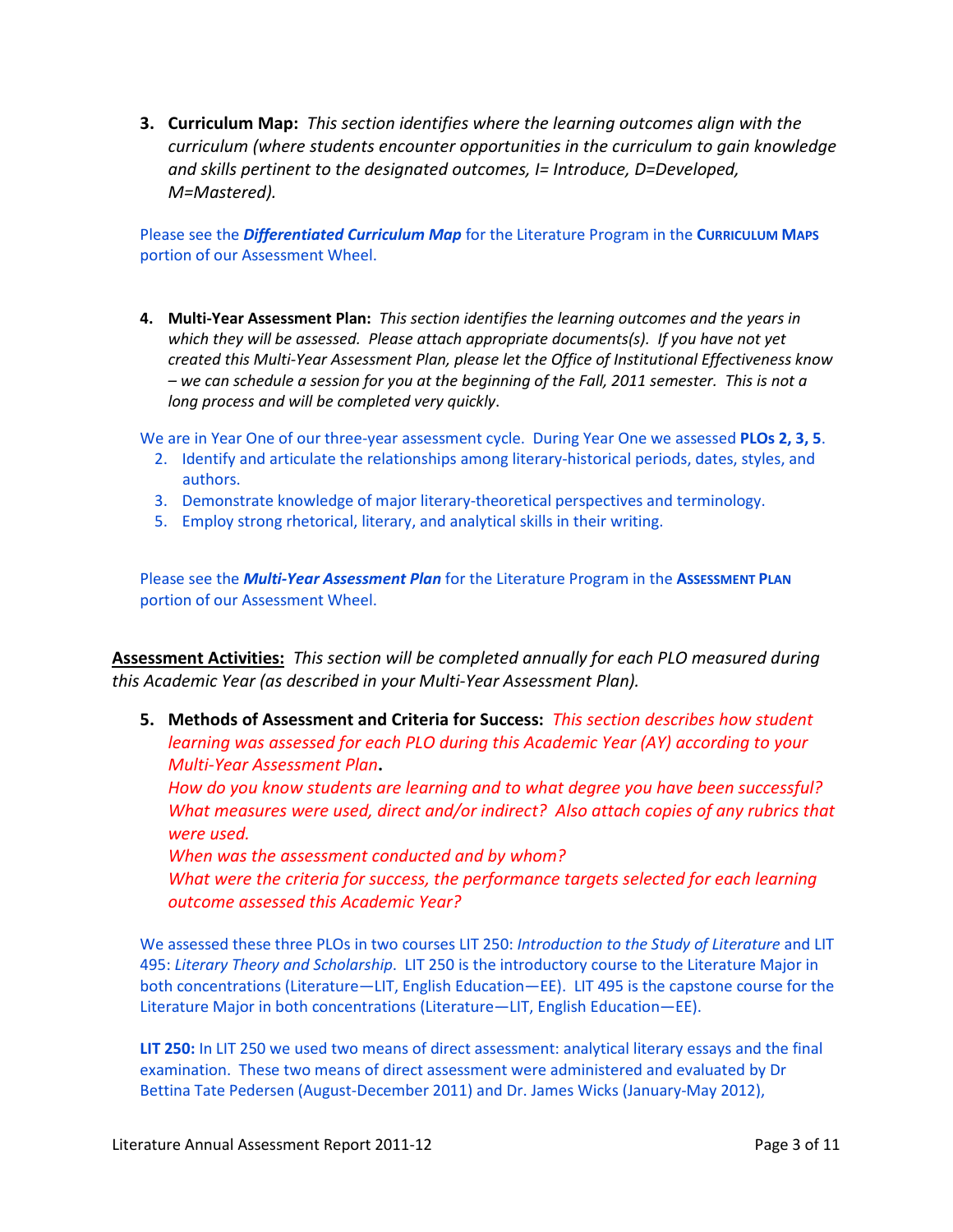professors of LIT 250. In LIT 250 students wrote and/or presented analytical literary essays on fiction, poetry, drama, and non-fiction, and they completed a comprehensive final examination.

We evaluated the literary analyses using a rubric posted on LIVETEXT. You may see that rubric and the evaluated literary analyses on LIVETEXT for LIT 250 sec. 1 Fall 2011 and LIT 250 sec. 1 Spring 2012. A copy of that *LIT 250 Literary Analysis Rubric* is also posted in the **EVIDENCE OF STUDENT LEARNING** portion of our Assessment Wheel.

Our performance targets for writing literary analysis were 3% individual improvement for each student from her/his first literary analysis essay to his/her final one, and an 8% group average improvement in writing literary analysis for each class as a whole. Please see the *Grid LIT 250 Literary Analysis 2011-12 Totals* in section #6 below and also posted in the **EVIDENCE OF STUDENT LEARNING** portion of our Assessment Wheel.

Our goals for the final examination were for every student to score 70% or higher on the final exam. We met this goal for 25/26 students. Please see the *Grid LIT 250 Final Exam 2011-12 Totals* in section #6 below and also posted in the **EVIDENCE OF STUDENT LEARNING** portion of our Assessment Wheel.

**LIT 495:** LIT 495 was taught by Dr. Carol Blessing. Two direct and one indirect means of assessment were used to assess **PLOs 2, 3,** and **5**. The direct means of assessment were the ETS Literature Field Test given on April 23, 2012, and Senior Portfolios collected at the end of spring semester. The indirect means of assessment was a department survey sent to graduating seniors via a link to a Qualtrics Survey.\*

Our target performance on the ETS Literature Field Test is to have our students scoring at least 5 points above the national average in their knowledge of literary-historical periods, dates, styles, authors, literary terms, and literary theory. Please see attached results from the *ETS Literature Field Test Results & Narrative***.**\*\*

We also collected Senior Portfolios of writing from each student based on the Senior Literature Portfolio guidelines given to each LIT 495 student. As of yet we have not established a rubric for evaluating these portfolios, nor have we established performance targets for these portfolios. This will be part of our ongoing assessment work for 2012-13. Once we have established a rubric and performance targets, we will evaluate the senior portfolios for 2011-12, assess how well or poorly we met the performance targets, and add that data to this annual report.

Please see the *Literature Survey 2012 (blank)* posted in the **EVIDENCE OF STUDENT LEARNING** portion of our Assessment Wheel.

\*\*The data from the *ETS Literature Field Test Results & Narrative* will not be available until Fall 2012. When we receive that data, we will update this annual report, post those results, and compile our data narrative document in the **EVIDENCE OF STUDENT LEARNING** portion of our Assessment Wheel.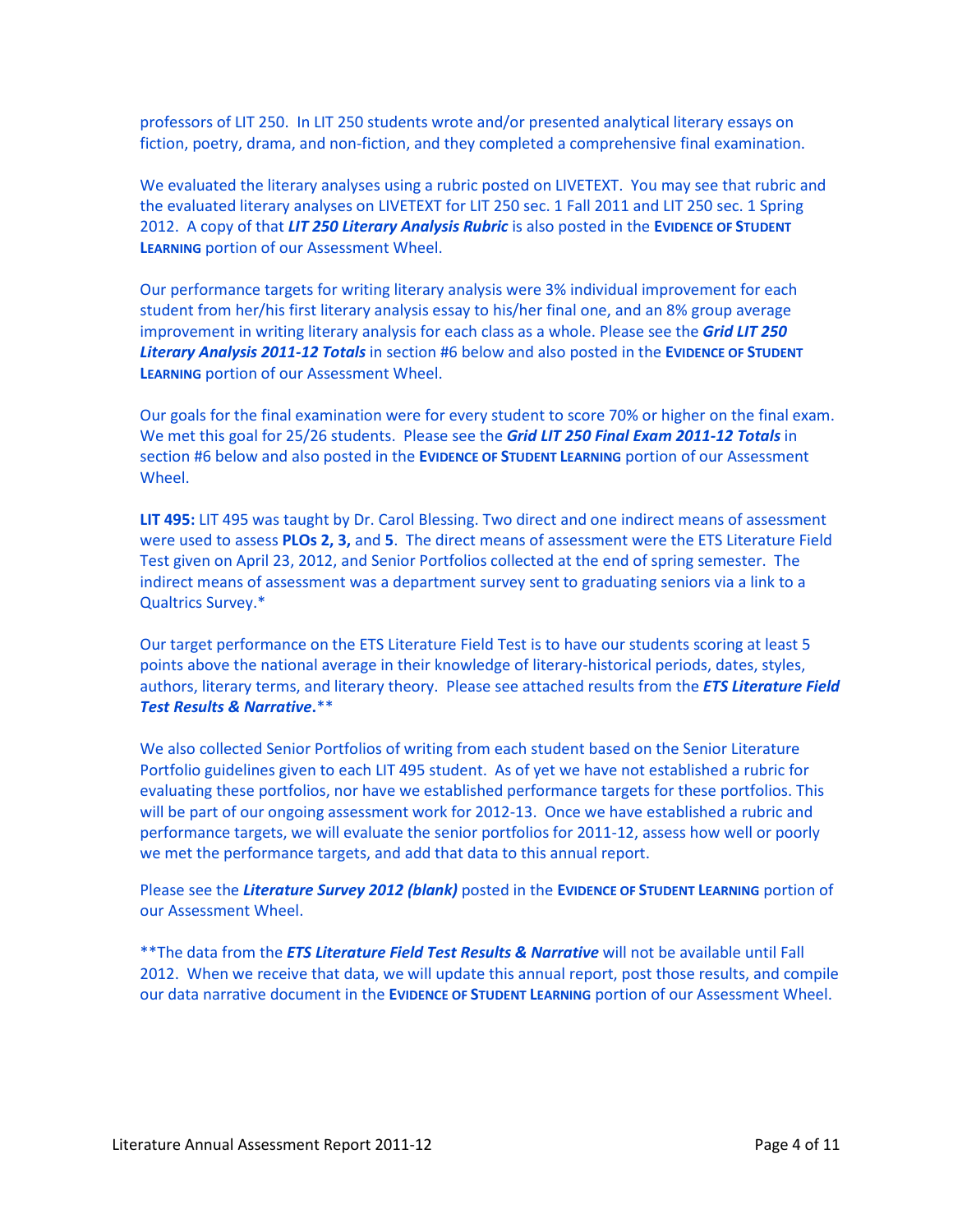- **6. Summary of Data collected:** *This section should discuss the results of the assessment process for the designated SLO.* 
	- *What information/data was collected?*
	- *How was it data analyzed?*

**LIT 250 ASSESSMENT:** Each literary analysis essay in LIT 250 was graded using the rubric uploaded in LIVETEXT (Pedersen:<https://c1.livetext.com/doc/7341714> and Wicks:

[https://c1.livetext.com/misk5/c1/course\\_assignments/459551/542990\)](https://c1.livetext.com/misk5/c1/course_assignments/459551/542990) and scores for those essays were determined by Dr. Pedersen and Dr. Wicks using the rubric. Pedersen and Wicks then compiled scores in *Grid LIT 250 Literary Analysis 2011-12 Totals* (Table 1 below) and *Grid LIT 250 Final Exam 2011-12 Totals* (Table 2 below). A grid formula was used to calculate the difference in performance between the first and final scores. Average improvement was determined by comparing the first and final literary analysis scores of each student. Scores recorded for those literary analyses in 2011-12 show

- a 9.1% average group improvement in students' ability to write literary analysis. We exceeded our group improvement in writing literary analysis goal by 1.1%.
- 22 out of 26 LIT 250 students met the individual goal of a 3% improvement in their ability to write literary analysis. Four students did not meet this goal.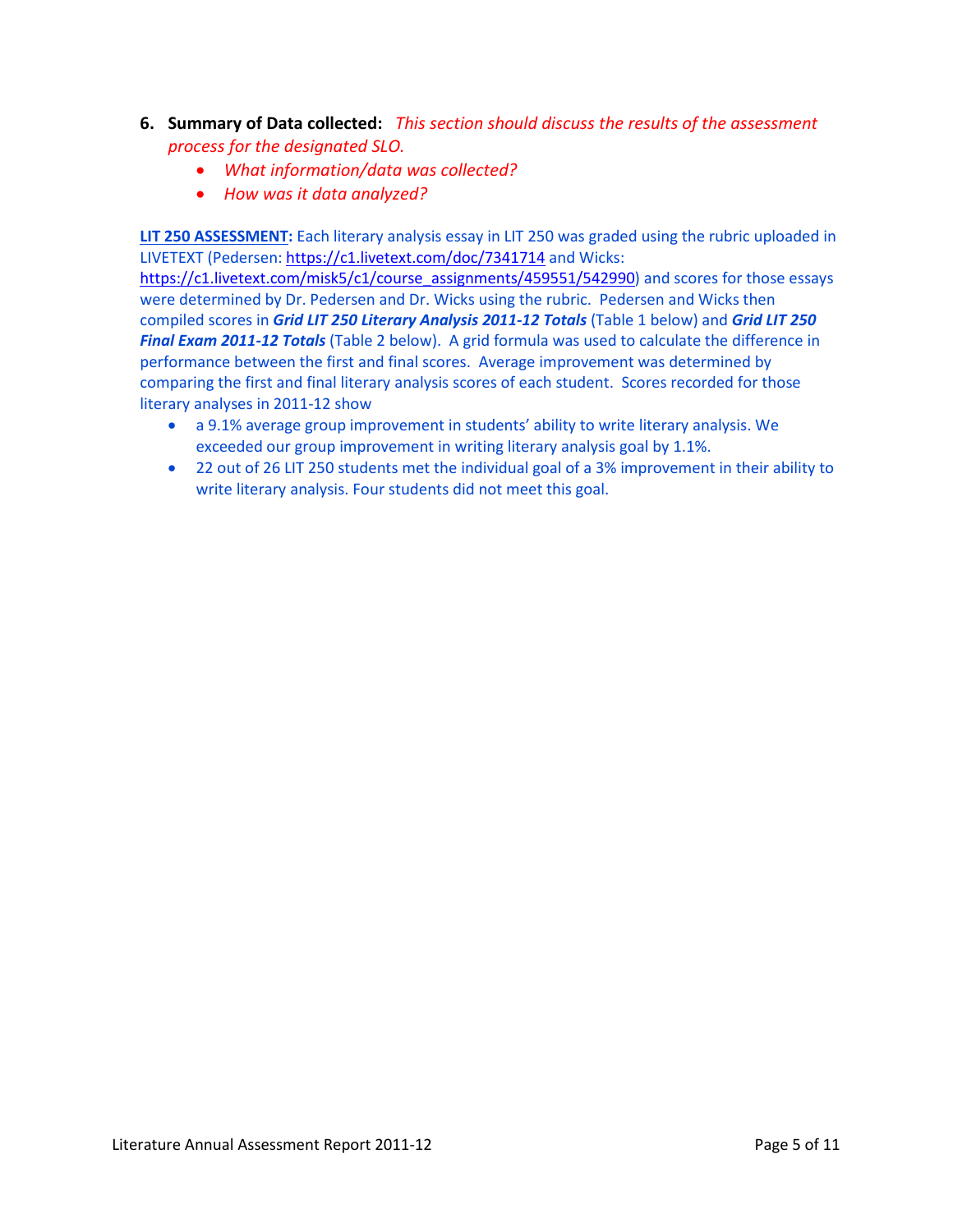| LIT 250: Introduction to the Study of Literature 2011-12 |                                |                                |                   |
|----------------------------------------------------------|--------------------------------|--------------------------------|-------------------|
| <b>Student</b>                                           | <b>First Literary Analysis</b> | <b>Final Literary Analysis</b> | <b>Difference</b> |
| $\mathbf 1$                                              | 71%                            | 75%                            | 4%                |
| $\overline{2}$                                           | 64%                            | 90%                            | 26%               |
| 3                                                        | 64%                            | 70%                            | 6%                |
| $\overline{\mathbf{4}}$                                  | 61%                            | 70%                            | 9%                |
| 5                                                        | 89%                            | 96%                            | 7%                |
| 6                                                        | 93%                            | 96%                            | 4%                |
| $\overline{7}$                                           | 79%                            | 96%                            | 17%               |
| 8                                                        | 82%                            | 93%                            | 10%               |
| 9                                                        | 89%                            | 96%                            | 7%                |
| 10                                                       | 64%                            | 79%                            | 14%               |
| 11                                                       | 64%                            | 75%                            | 11%               |
| 12                                                       | 89%                            | 93%                            | 4%                |
| 13                                                       | 71%                            | 75%                            | 4%                |
| 14                                                       | 79%                            | 93%                            | 14%               |
| 15                                                       | 68%                            | 71%                            | 4%                |
| 16                                                       | 79%                            | 96%                            | 18%               |
| 17                                                       | 75%                            | 90%                            | 15%               |
| 18                                                       | 79%                            | 96%                            | 18%               |
| 19                                                       | 96%                            | 89%                            | $-7%$             |
| 20                                                       | 75%                            | 98%                            | 23%               |
| 21                                                       | 89%                            | 90%                            | 1%                |
| 22                                                       | 89%                            | 88%                            | $-2%$             |
| 23                                                       | 64%                            | 85%                            | 21%               |
| 24                                                       | 75%                            | 89%                            | 14%               |
| 25                                                       | 89%                            | 89%                            | 0%                |
| 26                                                       | 86%                            | 82%                            | $-4%$             |
| <b>Average</b>                                           | 77.9%                          | 87.0%                          | 9.1%              |

# **TABLE 1** *Grid LIT 250 Literary Analysis 2011-12 Totals*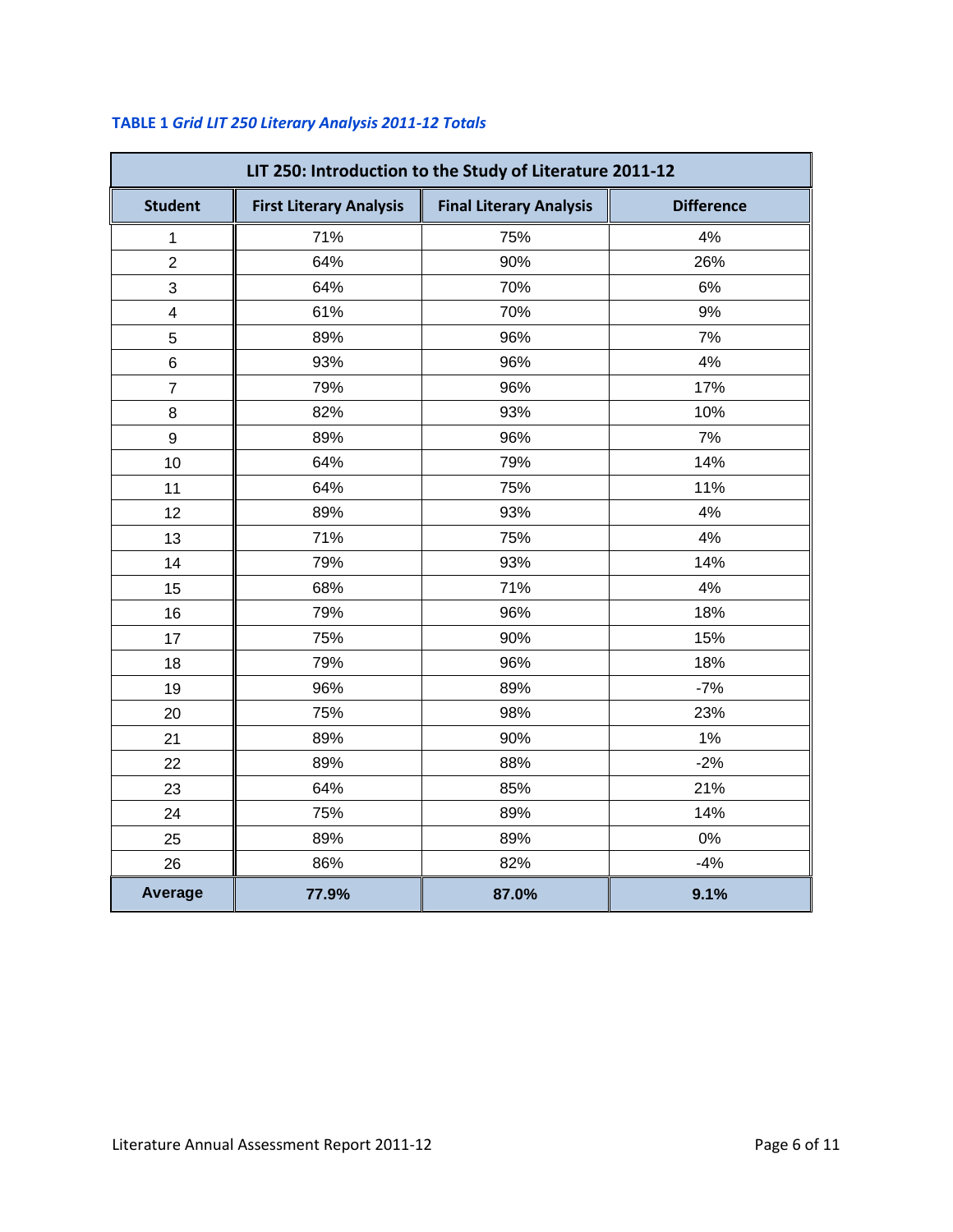## **TABLE 2** *Grid LIT 250 Final Exam 2011-12 Totals*

 $\overline{\phantom{0}}$ 

| LIT 250: Introduction to the Study of<br><b>Literature Final Exam 2011-12</b> |                   |  |
|-------------------------------------------------------------------------------|-------------------|--|
| <b>Students</b>                                                               | <b>Final Exam</b> |  |
| 1                                                                             | 77%               |  |
| $\overline{2}$                                                                | 68%               |  |
| 3                                                                             | 80%               |  |
| 4                                                                             | 72%               |  |
| 5                                                                             | 80%               |  |
| 6                                                                             | 96%               |  |
| 7                                                                             | 82%               |  |
| 8                                                                             | 84%               |  |
| 9                                                                             | 81%               |  |
| 10                                                                            | 70%               |  |
| 11                                                                            | 79%               |  |
| 12                                                                            | 88%               |  |
| 13                                                                            | 86%               |  |
| 14                                                                            | 79%               |  |
| 15                                                                            | 73%               |  |
| 16                                                                            | 95%               |  |
| 17                                                                            | 85%               |  |
| 18                                                                            | 90%               |  |
| 19                                                                            | 87%               |  |
| 20                                                                            | 98%               |  |
| 21                                                                            | 75%               |  |
| 22                                                                            | 88%               |  |
| 23                                                                            | 88%               |  |
| 24                                                                            | 87%               |  |
| 25                                                                            | 91%               |  |
| 26                                                                            | 82%               |  |
| <b>Average</b>                                                                | 83.1%             |  |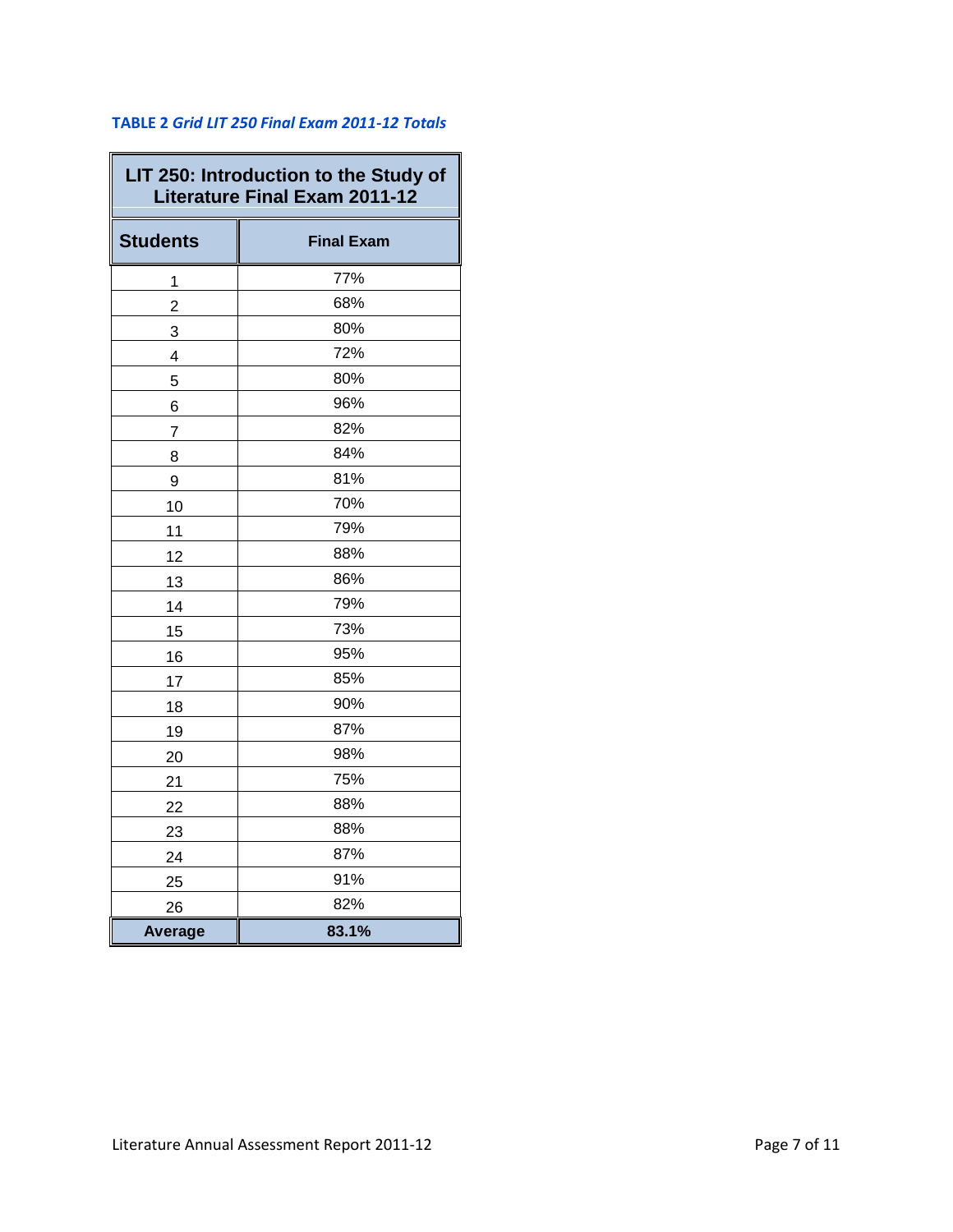#### **LIT 495 ASSESSMENT:** For the LIT 495 Assessment we us three means of assessment:

- **a.** *ETS Literature Field Test*
- **b.** *Senior Portfolios*
- **c.** *Literature Survey*

The *ETS Literature Field Test* results will be determined and calculated within ETS and then sent to our department. Our students' exam results will be reported, evaluated, and a narrative written once we have received the results from ETS in Fall 2012. (Again please see *ETS Literature Field Test Results & Narrative* when it is posted in the **EVIDENCE OF STUDENT LEARNING** portion of our Assessment Wheel.)

For the *Senior Portfolios* students choose three pieces of recent, critical writing done at PLNU to submit in their portfolios. Two of the three must involve literary analysis:

- 1) literary analysis (required)
- 2) literary analysis (required)
- 3) linguistics paper (optional) or  $3<sup>rd</sup>$  piece of literary analysis

Portfolio selections must be

- typed clean copies
- free of grades and/or comments
- identified with the student's individual ID # and not her/his name

#### **GUIDELINES FOR THE PREPARATION OF A SENIOR LITERATURE PORTFOLIO**

The Department of Literature, Journalism and Modern Languages at Point Loma Nazarene University currently requires majors in literature (both those concentrating in English Education [LIT-EE] and those concentrating in Literature [LIT-LIT]) to compile a portfolio of work during the spring semester of their senior year. This portfolio will not, in any way, affect the student's graduation or the student's grade in any course; instead, it is meant to help the department assess the effectiveness of its programs. Please read carefully the instructions below for creating a portfolio and submitting it to the department.

- **Creating Your Portfolio:** The senior portfolio should include three pieces of critical writing. At least two of these pieces should involve literary analysis. The portfolio may include one linguistics paper, but this is not required. Papers should probably be fairly recent and represent work done at PLNU.
- Papers should be in a typed, clean copy. You should not submit papers with grades and comments still attached from another course. All papers should be freshly typed or printed off and it is assumed that you will do a thorough job of proofing your work for grammar and spelling errors. Works submitted should **not** be signed with the individual student's name. Rather you should sign using only your ID number.

**Submitting Your Portfolio:** Portfolios should be handed in to your LIT 495 professor or emailed to Edie Chapman by (*insert date*).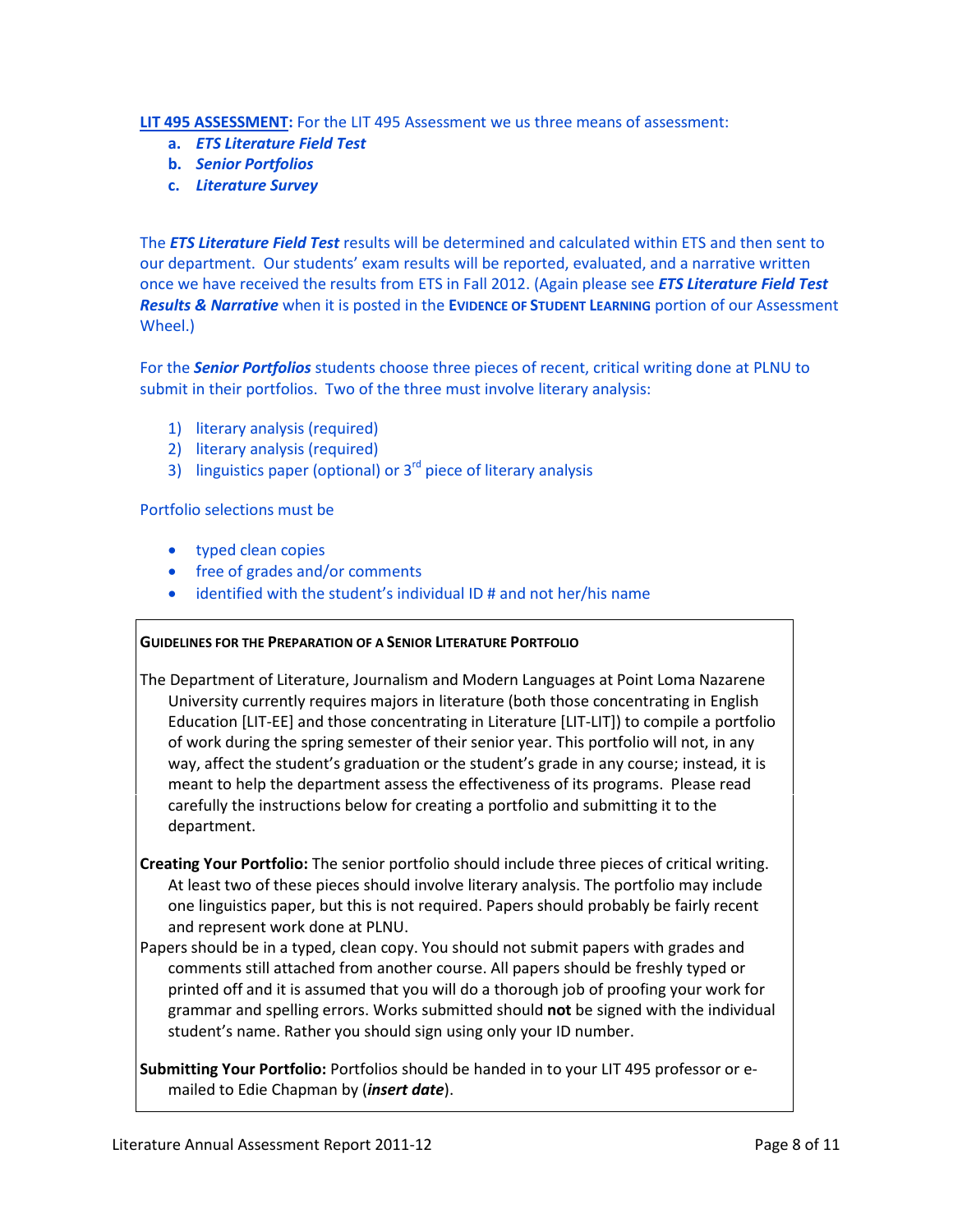We have not yet determined a rubric for assessing or set any target performance goals or criteria for those portfolios. We will most likely use the AAC&U rubrics for Written Communication and Critical Thinking. This is assessment work we will begin in Fall 2012 and conclude by December 2012.

The *Literature Survey* was sent to graduating seniors in May, so we are unable to assess data from the survey at the present time. Once the surveys are completed, we will be able to compile and analyze that data. Afterwards, the data will be added to this report.

Please see the *AAC&U Rubrics for Written Communication and Critical Thinking* posted in the **EVIDENCE OF STUDENT LEARNING** portion of our Assessment Wheel.

- **7. Use of Results:** How did you use what you learned from assessment of your PLO?*If everything went as planned – have a party! If it didn't go as planned, then Close the Loop. This section should include the following information:*
	- *Describe any improvements your program has made in the past 12 months as a results of your assessment efforts;*
	- *Describe how the results of the assessments were disseminated and to whom*
	- *What is the program's process for reviewing the results? What is your process for discussing the implications of the results?*
	- *Based on your findings, what do you plan to do now?*
	- *If applicable – discuss program modifications, changes and timeline for implementation of changes.*
	- *Also, if applicable – discuss any budgetary implication(s) resulting from the program modifications or changes.*

This is the area of assessment in which we have the most work to do. Since this is really the first year of assessment in our Multi-Year Assessment Plan, we have not yet identified or implemented any improvements to LIT 250 or LIT 495 specifically. We do know, however, that we want to add some questions to our Literature Survey to ascertain how many of our graduates are applying and getting into graduate school programs in order to better determine and track our graduates' placement record in graduate programs. We will also want to add survey questions to determine and track our graduates' placement in middle and high school teaching positions.

We want to collect and track this data to

- a. Assess the success of our graduates in securing placement/employment;
- b. Share with prospective students and their parents; and
- c. Encourage our current students about the quality of their literature major.

The results we gathered from LIT 250 and LIT 495 were primarily gathered and compiled by Bettina Pedersen, James Wicks, Carol Blessing, and Edie Chapman and will be shared with the Literature Section faculty during our August 2012 meeting.

Our process for reviewing these results will be to meet as a Literature section and begin work on the items listed below. Since we have now gathered and will be compiling more assessment data from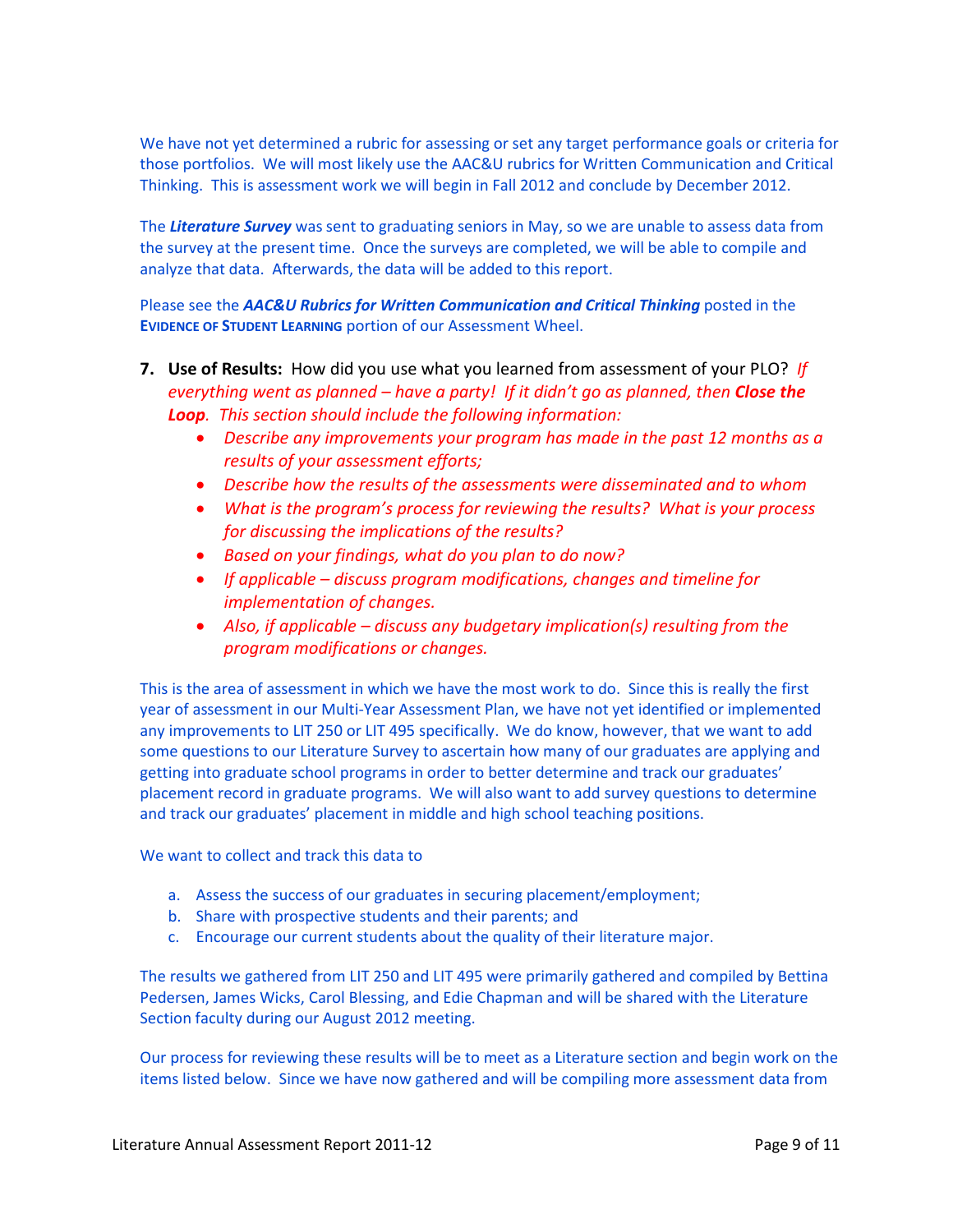LIT 250 and LIT 495; and since we are beginning Year One of our department Program Review in Fall 2012, we will be doing concentrated work in the Literature Section in the following areas:

- 1) Discussing (1) the means of assessment used and (2) the assessment results gathered for LIT 250 and LIT 495 to see if these results show what we wanted for our outcomes and target performance goals;
- 2) Determining which rubrics we will use to evaluate the Senior Portfolios and who will do that assessment, and what the schedule for completion will be;
- 3) Discussing the assessment of the Senior Portfolios, once we've completed it, to see what the results show in terms of our outcomes and target performance goals;
- 4) Determining what adjustments, if any, we may want to propose to LIT 250 and/or LIT 495 or to our means of assessing those two courses within the context of our first year self-study of Program Review
- 5) Determining if we need to adjust our target performance goals for LIT 250 and/or LIT 495;
- 6) Determining what changes we want to make in our Literature Survey;
- 7) Determining the way in which we want to disseminate our assessment results for and any proposed changes to LIT 250 and LIT 495 to whom outside the Literature Section.

Other Use of Results work that we completed in 2011-12 was to create an interdisciplinary Cinema Studies minor in concert with faculty from the Department of Communication and Theatre. This minor was an outgrowth, in part, of our creation of two new literature courses in 2010-11 which we created to address the lack of courses specifically designated to teach visual interpretive literacy:

- 1. LIT 209 *Great Works in a Literary Genre: Film* (GE) (2 units)
- 2. LI 371 *World Cinema* (3 units)